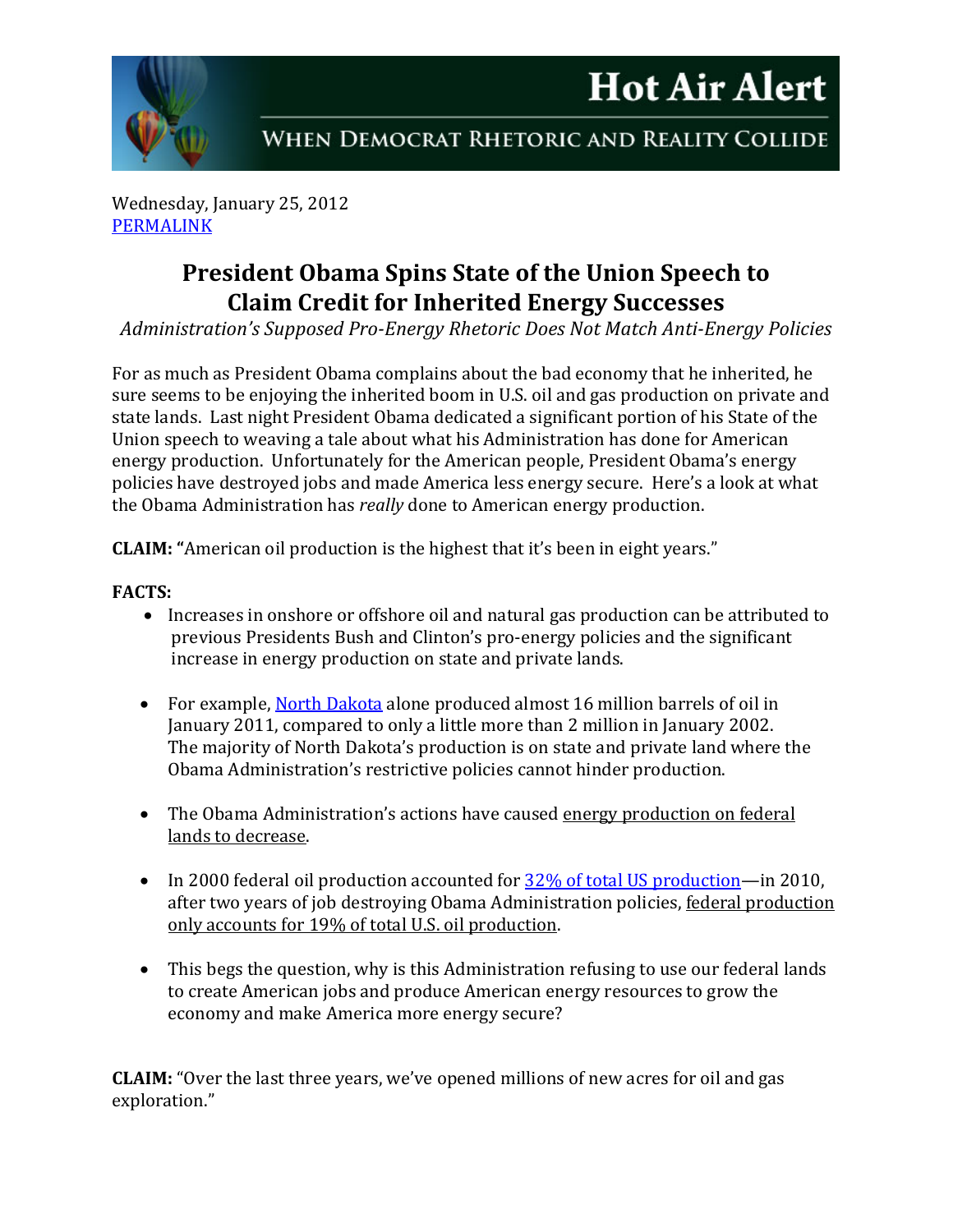#### **FACTS:**

- The Obama Administration has closed millions of areas offshore and onshore to energy production.
- President Obama effectively reinstated an offshore drilling ban off the Atlantic and Pacific coasts, closed off parts of the Arctic to offshore drilling, blocked uranium mining on one million acres of land in Arizona, withdrew oil and natural gas leases in Utah, and is now imposing mandatory ocean zoning that could limit all types of energy production.
- The total onshore acreage leased under the Obama Administration in 2009 and 2010 is the lowest in over two decades, stretching back to at least 1984.
- Under the Obama Administration, 2010 had the **LOWEST** number of [onshore leases](http://www.blm.gov/pgdata/etc/medialib/blm/wo/MINERALS__REALTY__AND_RESOURCE_PROTECTION_/energy/oil___gas_statistics/fy_2011.Par.19679.File.dat/chart_2011_03.pdf) issued since 1984.

**CLAIM:** "I'm directing my Administration to open more than 75 percent of our potential offshore oil and gas resources."

#### **FACTS:**

- The Obama Administration has released a new draft offshore drilling five-year lease [plan](http://naturalresources.house.gov/News/DocumentSingle.aspx?DocumentID=267985) that CLOSES the majority of the OCS to new energy production through 2017.
- There is LESS offshore acreage open for energy production now than there was when President Obama took office when nearly 100% of the OCS was open for production.
- The Administration's draft five-year plan prohibits offshore drilling in NEW areas and only allows lease sales to occur in areas that are already open.
- President Obama is being misleading by saying that 75% of our offshore "resources" are open. The REAL number should be acres—of the 1.76 billion acres in the U.S. Outer Continental Shelf, only 38 million acres—or a mere 2.16%—is actually leased for energy development.
- The draft plan only allows lease sales in the Gulf of Mexico and the Arctic leaving portions of Alaska and the entire Atlantic and Pacific Coasts off-limits to new energy production and job creation.

**CLAIM:** "With only 2 percent of the world's oil reserves, oil isn't enough."

#### **FACTS:**

• The President is ignoring the majority of America's energy resources. The 2% figure is a narrow estimate based on the United States' "proven" oil reserves – currently measured at 28.4 billion barrels of oil. "Proven" reserves only means oil where we have drilled and confirmed there is oil in the ground.